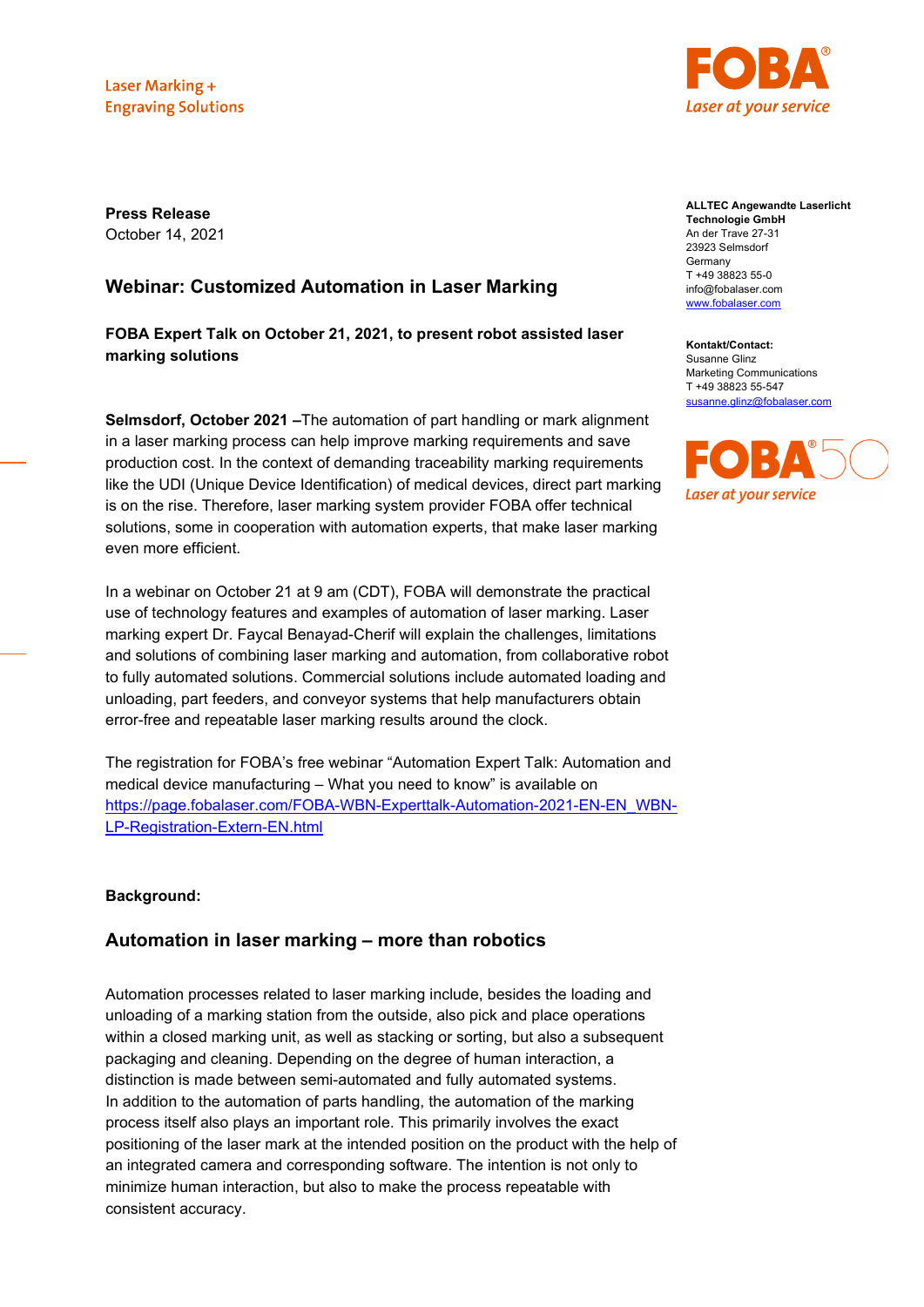

page 2 of 4

"As a pioneer in the field of camera-based laser marking, FOBA has already enabled a certain degree of automation of the marking process for many years," says Markus Vetter, FOBA product manager. This primarily concerns mark alignment by automated optical inspection, enabling the exact placement of the mark in relation to the component, as well as software-controlled quality checks from the beginning to the end of the marking process.

### **Process control through camera and software features**

The integration of the camera directly into the marking head ensures distortion-free imaging, the prerequisite for precise marking through automatic positioning and orientation of the marking contents. At the same time, the software performs visual inspection of all parts prior to marking to prevent false marking, as well as a downstream readback of the marked codes for quality and content control.

Certain software functions such as Mosaic, part of the FOBA MarkUS marking software, are capable of accurately marking a product located anywhere in the marking field. This not only saves time and effort in manually aligning the product to the laser, but also the considerable cost of manufacturing and equipping the respective product holders (fixtures).

In medical device manufacturing for instance, there is a great variety, both in terms of the type and shape of the products, their material or also the production quantities with often small batch sizes. Consequently, the requirements for marking and the degree of automation of the marking process also vary.

"We always see our task first in providing profound advice and analysis of our customer's requirements. If we are then unable to offer a suitable solution with our own technical department, we recommend the appropriate partner with the necessary expertise," explains Son Tran, FOBA Sales Manager Europe. "By expanding our portfolio to include semi-automated loading and unloading processes, FOBA is further meeting current customer needs for automation," adds Markus Vetter, explaining FOBA's cooperation with robot manufacturers and automation partners.

# **Technical consultation based on profound industrial experience**

A prerequisite for the interaction of laser marking system and robot or automation system is a technically smooth interface connection of both systems. "Our laser marking systems contain sophisticated interfaces and can be integrated very well into automation units or connected to robots or other systems. This functionality is based on our experience with a wide variety of production environments," explains Son Tran.

"In addition, at FOBA, all elements of the marking process, including the camera and illumination, are controlled by a single software. This means that our customers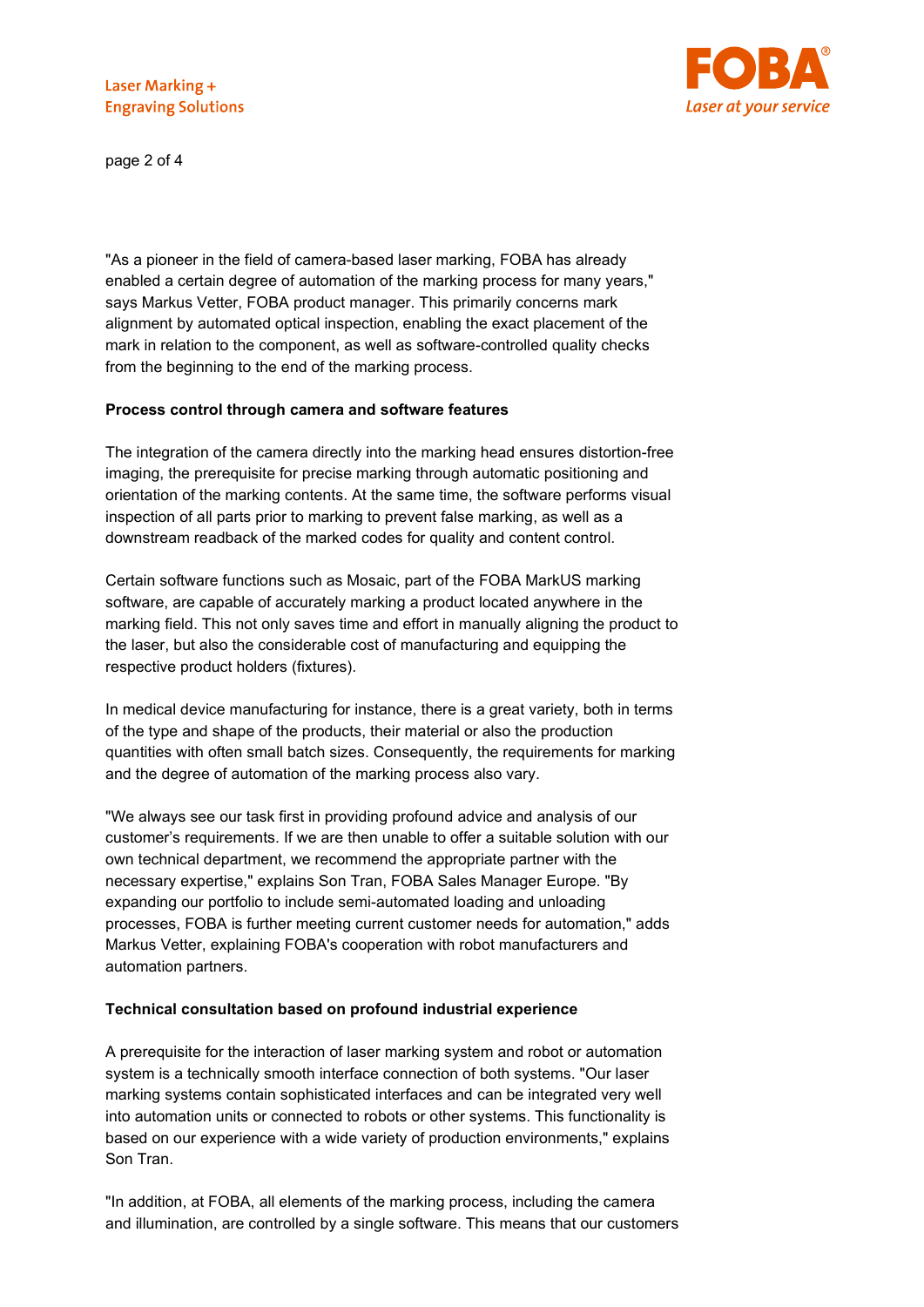

page 3 of 4

do not operate their process with different programs, which is an advantage in many cases," FOBA's sales manager adds. Furthermore, the integrated camera also reduces the effort of validating the marking process, as no additional validation is required for a separate camera software. FOBA considers this to be a great advantage in the required medical device qualification process.

Several examples from industrial practice show that there are solutions for a wide variety of marking requirements. "The cooperation partners named here to develop automation solutions together with FOBA are representative of a range of global partnerships," explains Product Manager Markus Vetter. The selection of the appropriate marking system and possible automation depends on the type and quantity as well as the material of the workpieces, the required size of the marking field and the desired visual inspection before, during and after marking. Fiber laser marking systems such as FOBA Y.0201, the so-called "universal laser," are particularly suitable for versatile applications in many industries.

More information about the automation of laser marking at FOBA: <https://www.fobalaser.com/products/automation/>

**Pictures for editorial use can be downloaded:** 

**[https://www.fobalaser.com/newsroom-events/news-press/webinar](https://www.fobalaser.com/newsroom-events/news-press/webinar-customized-automation-in-laser-marking/)[customized-automation-in-laser-marking/](https://www.fobalaser.com/newsroom-events/news-press/webinar-customized-automation-in-laser-marking/)**



image rights: ZELTWANGER Laser marking workstation FOBA M1000 with an industrial robot from ZELTWANGER